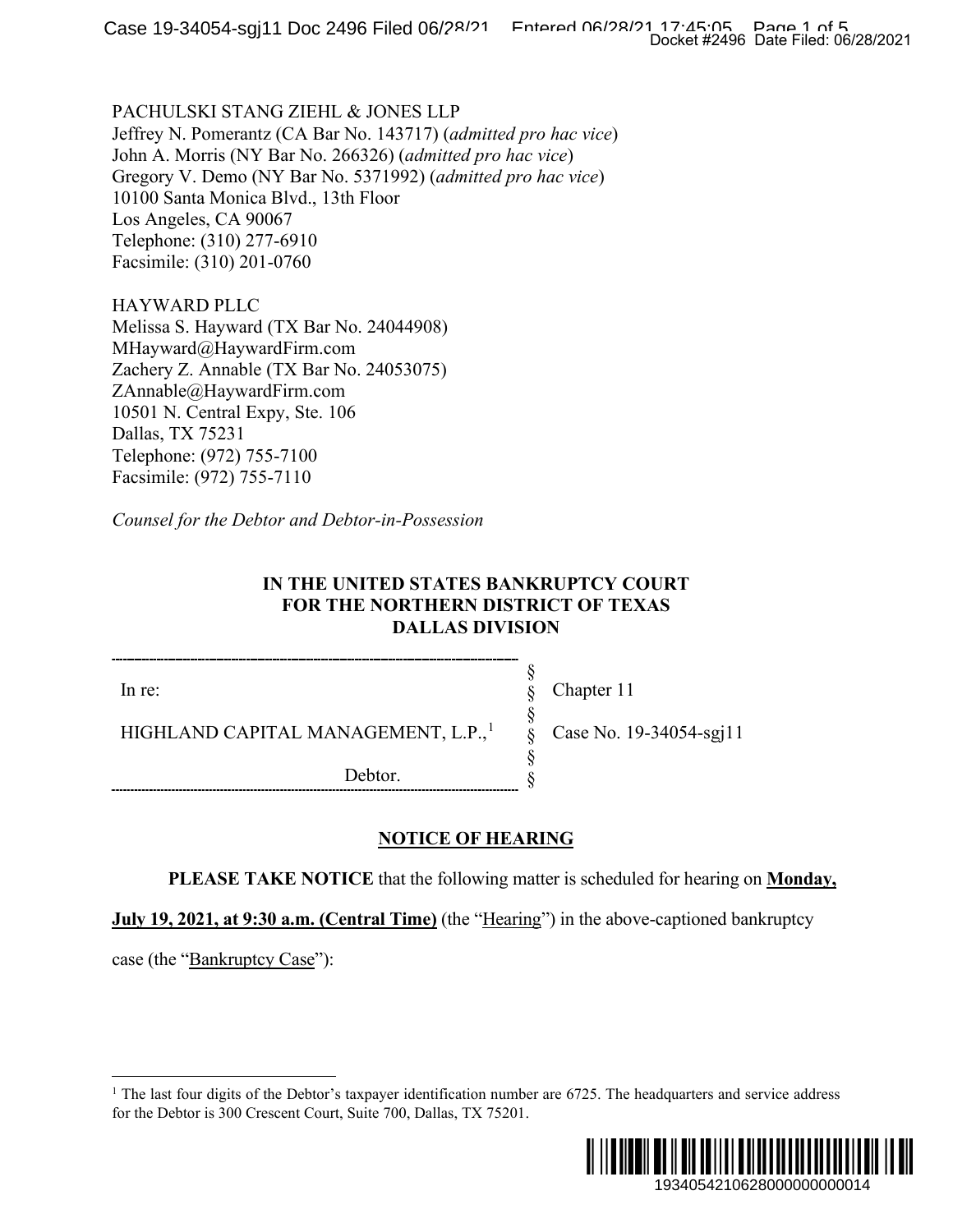1. *Debtor's Motion for Entry of an Order (i) Authorizing the (A) Creation of an Indemnity Subtrust and (B) Entry into an Indemnity Trust Agreement and (ii) Granting Related Relief* [Docket No. 2491] (the "Motion").

The Hearing on the Motion will be held via WebEx videoconference before The Honorable Stacey G. C. Jernigan, United States Bankruptcy Judge. The WebEx video participation/attendance link for the Hearing is: [https://us-courts.webex.com/meet/jerniga.](https://us-courts.webex.com/meet/jerniga)

A copy of the WebEx Hearing Instructions for the Hearing is attached hereto as **Exhibit A**; alternatively, the WebEx Hearing Instructions for the Hearing may be obtained from Judge Jernigan's hearing/calendar site at: [https://www.txnb.uscourts.gov/judges-info/hearing-dates/judge](https://www.txnb.uscourts.gov/judges-info/hearing-dates/judge-jernigans-hearing-dates)[jernigans-hearing-dates.](https://www.txnb.uscourts.gov/judges-info/hearing-dates/judge-jernigans-hearing-dates)

Any response (each, a "Response") to the relief requested in the Motion shall be filed with the Clerk of the Court on or before **Wednesday, July 14, 2021, at 5:00 p.m. (Central Time)** (the "Response Deadline").

The Debtor may file a reply (each, a "Reply") to any Response. Any Reply shall be filed with the Clerk of the Court on or before **Friday, July 16, 2021, at 5:00 p.m. (Central Time)** (the "Reply Deadline").

[*Remainder of Page Intentionally Left Blank*]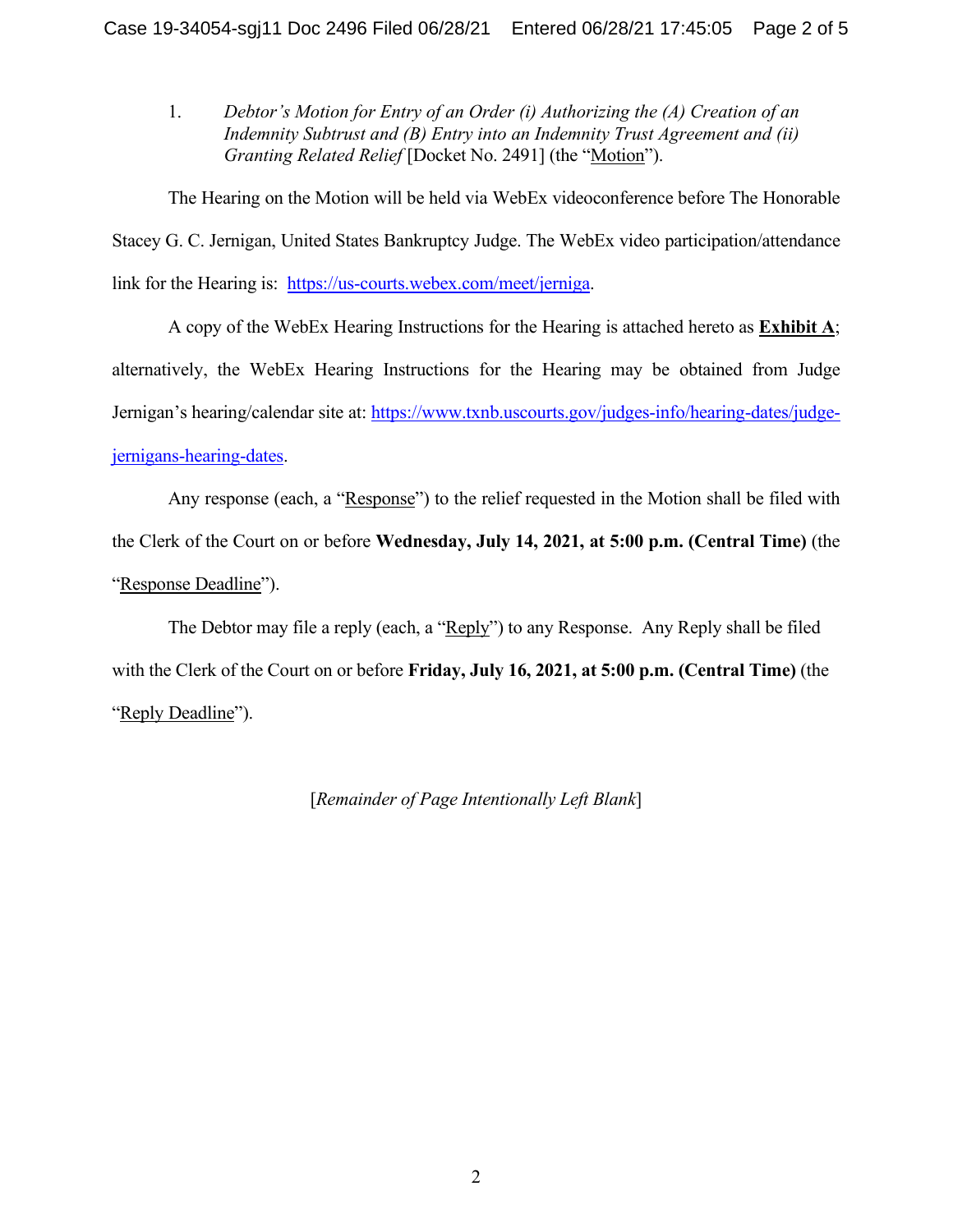#### Dated: June 28, 2021. **PACHULSKI STANG ZIEHL & JONES LLP**

Jeffrey N. Pomerantz (CA Bar No. 143717) John A. Morris (NY Bar No. 266326) Gregory V. Demo (NY Bar No. 5371992) 10100 Santa Monica Blvd., 13th Floor Los Angeles, CA 90067 Telephone: (310) 277-6910 Facsimile: (310) 201-0760 Email: jpomerantz@pszjlaw.com jmorris@pszjlaw.com gdemo@pszjlaw.com

-and-

#### **HAYWARD PLLC**

*/s/ Zachery Z. Annable* Melissa S. Hayward Texas Bar No. 24044908 MHayward@HaywardFirm.com Zachery Z. Annable Texas Bar No. 24053075 ZAnnable@HaywardFirm.com 10501 N. Central Expy, Ste. 106 Dallas, Texas 75231 Tel: (972) 755-7100 Fax: (972) 755-7110

*Counsel for the Debtor and Debtor-in-Possession*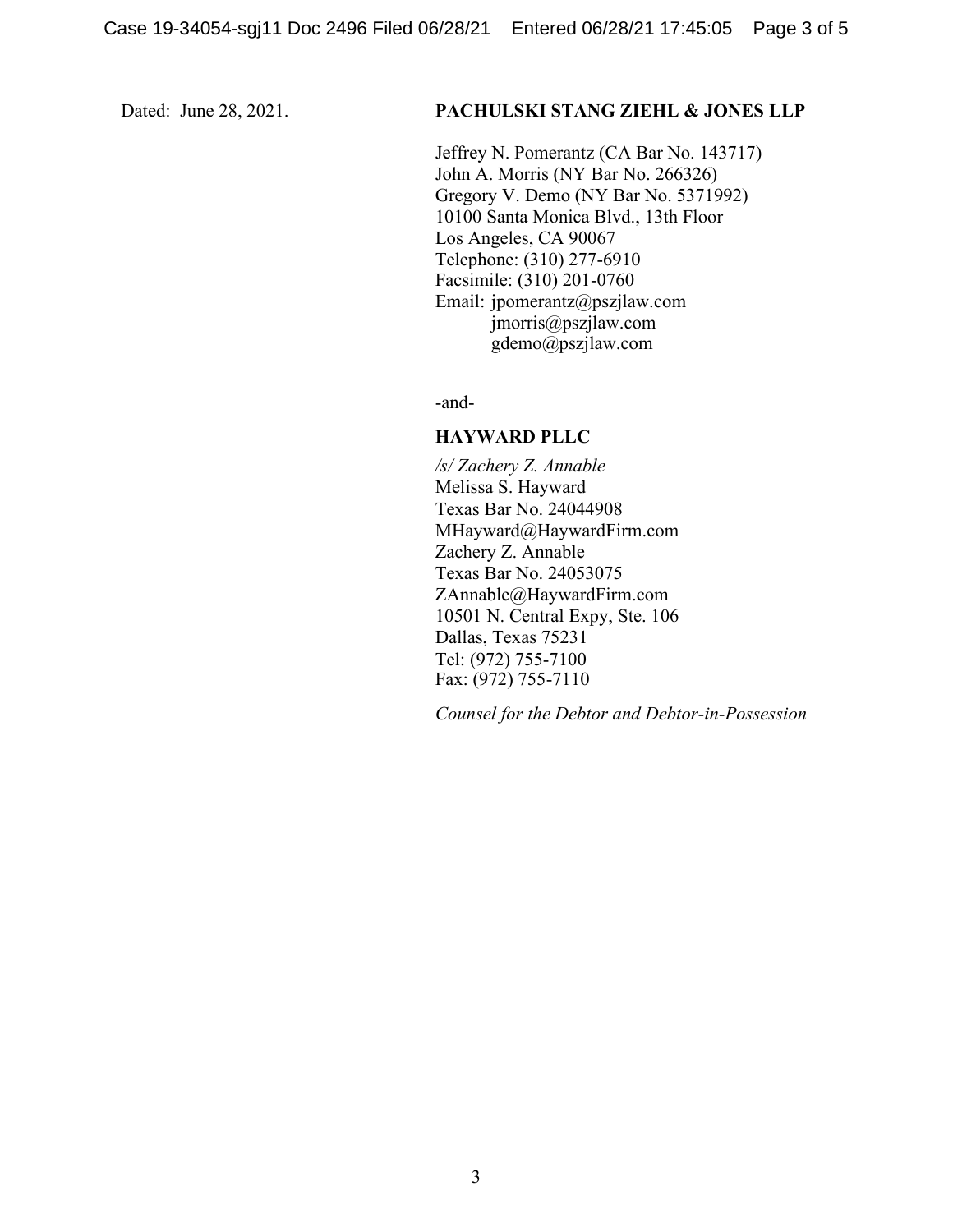# **EXHIBIT A**